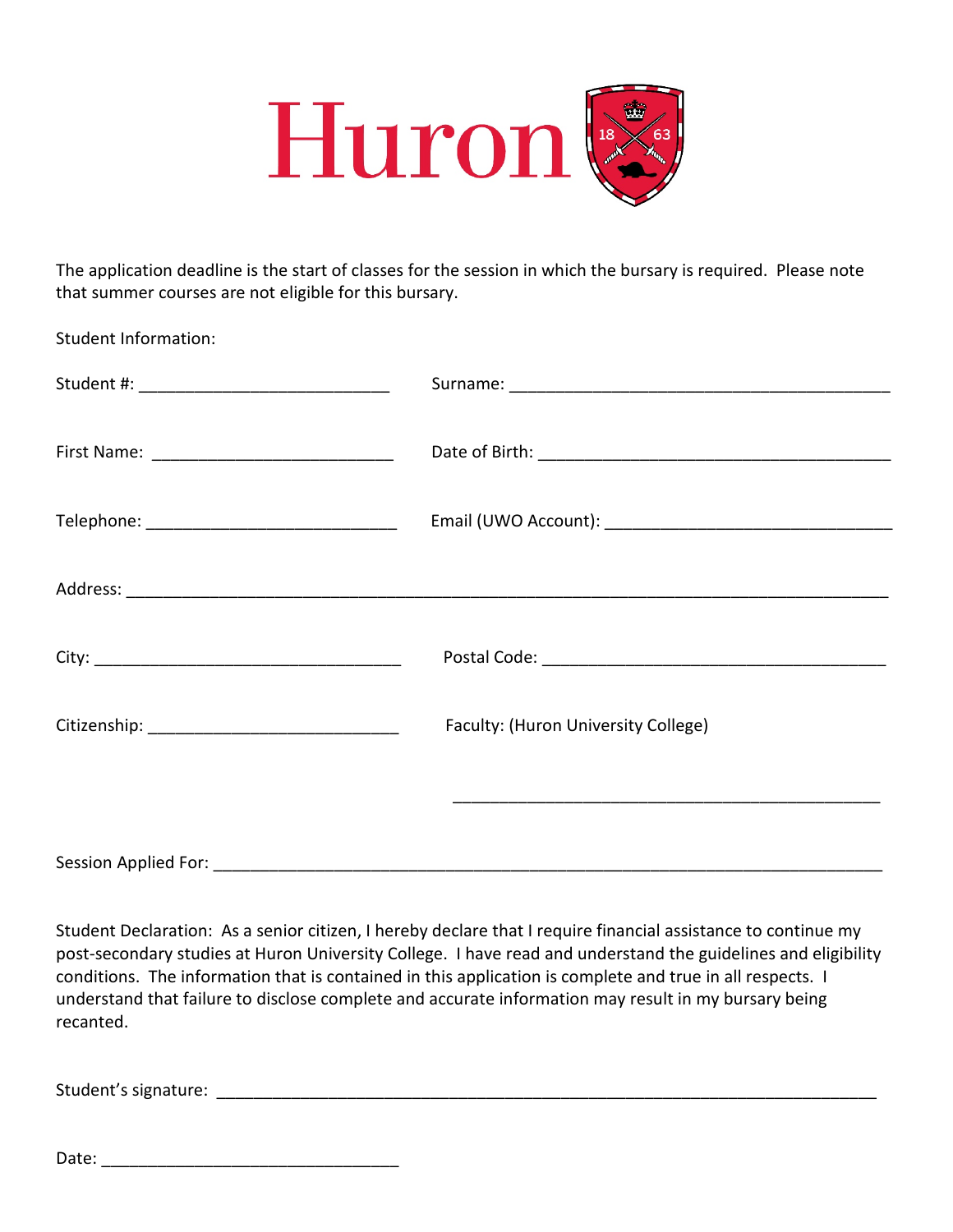#### **Please return to:**

Accounting, Room W37 Huron University College 1349 Western Road London, ON N6G 1H3 [studentbilling@huron.uwo.ca](mailto:studentbilling@huron.uwo.ca)

## **Office Use Only:**

Course (s) confirmed: Date:

Student Accounts Received on: Approval: Denied (Reason): Processed:

# **PLEASE NOTE: ALL COURSES MUST BE TAKEN AT HURON UNIVERSITY COLLEGE.**

#### **HURON UNIVERSITY COLLEGE SENIOR CITIZEN BURSARY GUIDELINES AND ELIGIBILITY**

Canadian citizens or permanent residents residing in Ontario who are 60 years of age or older may be eligible for a bursary subject to the following conditions:

#### **ELGIBILTY**

- 1. Applicant must be 60 years of age or older within the first month that their study term commences.
- 2. Applicants must present proof of age when applying for the first time.
- 3. Applicant must initially satisfy Huron University College's entrance requirements for their chosen program of course(s).
- 4. Students are required to meet and maintain academic progression requirements.
- 5. Applications must be submitted prior to the start of classes and prior to tuition due date for the session in which the bursary is required.
- 6. Applicant must declare financial need.